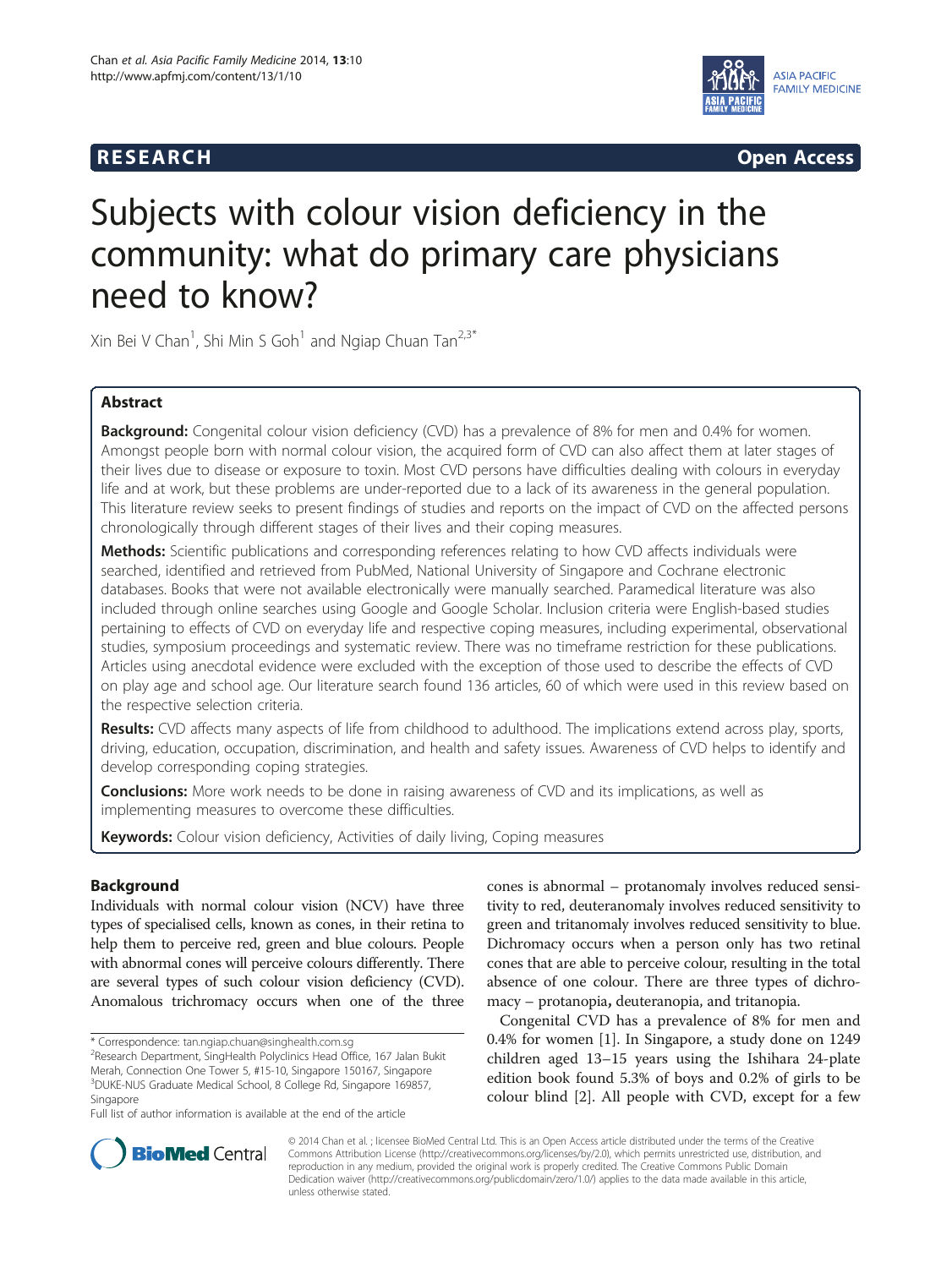mildly affected deuteranomals, report that they encounter problems with colour perception in everyday life and at work [[3](#page-8-0)]. Yet, there have been few studies systematically documenting the personal difficulties that CVD persons experience in their daily lives [[4\]](#page-8-0). There seems to be a lack of awareness for the implications of CVD in the general population [[1,5\]](#page-8-0). Furthermore, CVD can develop later in life due to development of disease or exposure to toxins such as chemicals or drugs which affect the retinal cellular structure and function [[6-9\]](#page-8-0). Known as acquired colour vision impairment (ACVI), the prevalence of CVD, inclusive of both the congenital and acquired forms, is expected to increase globally with the increasing population. Therefore, this article presents a review of current literature, comprising scientific studies and paramedical reports of the effects of CVD on individuals through their different stages of life. This would better help those afflicted with CVD to identify the domains of difficulties in daily living and to determine possible strategies to cope with their predicaments.

## Methods

#### Data sources

Studies on how CVD affects well-being were identified from multiple sources. The following electronic databases were searched: PubMed database, National University of Singapore (NUS) database and Cochrane database of systematic reviews. Search terms included 'colour vision deficiency, 'colour vision impairment', 'colour blindness', 'well-being', 'quality of life', 'everyday life', 'everyday tasks', 'discrimination', 'handicap', 'education', 'driving', 'accidents', 'occupation', 'aviation', 'maps'. The last search was performed on 22 May 2013. The references within the retrieved articles found were also searched. Additionally, electronic journals in the field of CVD that were available online were searched. Books that were not available electronically were hand searched for relevant studies. We also used the proceedings of the eleventh and thirteenth Symposiums of the International Research Group on Colour Vision Deficiencies, held in Sydney (1991) and France (1995) respectively. Paramedical literature was included through online searches on the World Wide Web, using search engines such as Google and Google Scholar. All literature found was added to End-Note X6 digital library.

## Study selection

Inclusion criteria were articles available in English language, studies pertaining to effects of CVD on everyday life and specific populations (for example, pilots). These publications consist of experimental, observational studies, symposium proceedings and systemic review. No restrictions on the years of study/follow-up, publication status or publication date were imposed. There was no

timeframe indicated as some studies done on CVD decades ago have implications that remain pertinent today. The exclusion criteria used were non-English articles and non-human studies. Articles using anecdotal evidence were also excluded with the exception of those used to describe the effects of CVD on play age and school age due to the paucity of primary sources of evidence for these stages of life. Eligibility assessment was performed by two unblinded reviewers. Disagreements between reviewers were resolved by consensus.

The literature search on electronic databases provided a total of 118 citations. Additional 18 records were identified through hand searches, reference lists and search engines on the World Wide Web. After adjusting for duplicates, 124 remained. Of these, 52 were excluded as they were not within the scope of the review, their full text was not available or not translated into English. The full texts of the remaining 72 citations were examined in detail. It appeared that 12 did not meet the inclusion criteria as they were not relevant to the topics of discussion. Eventually, 60 records met the inclusion and exclusion criteria and were used in this review. Of these 60, 46 were identified via electronic databases while 14 were identified from alternative sources as mentioned earlier. The selection of studies is summarised in Figure [1](#page-2-0) below.

Each article was evaluated using the PICOS framework (population, interventions, comparator, outcome and study design).

## Limitations

No review protocol was used hence there may be bias incurred in review methods in the post hoc decisions. Publication bias and outcome reporting bias have been well documented and may overestimate the effects of CVD in the included studies [[10](#page-8-0),[11](#page-8-0)].

## Results

The impact of CVD on affected persons will be presented chronologically from childhood at play and in schools, young adulthood, working life to late adulthood. Figure [2](#page-2-0) summarises the impact of CVD on affected individuals at different stages of their life.

## Play age

A child engages play and learning during childhood. They are often exposed to colourful objects such as toys and accessories during these activities. A child with deuteranomaly, the commonest form of colour-blindness, will be able to accurately name only four colours within a box of 24 coloured pencils. Nevertheless, they will probably be able to guess more [[12](#page-8-0)]. Consequently, parents of CVD children often reported that their children were mistaken as slow learners or ridiculed in preschool for mixing colours up and colouring objects wrongly [[13,14](#page-8-0)]. Such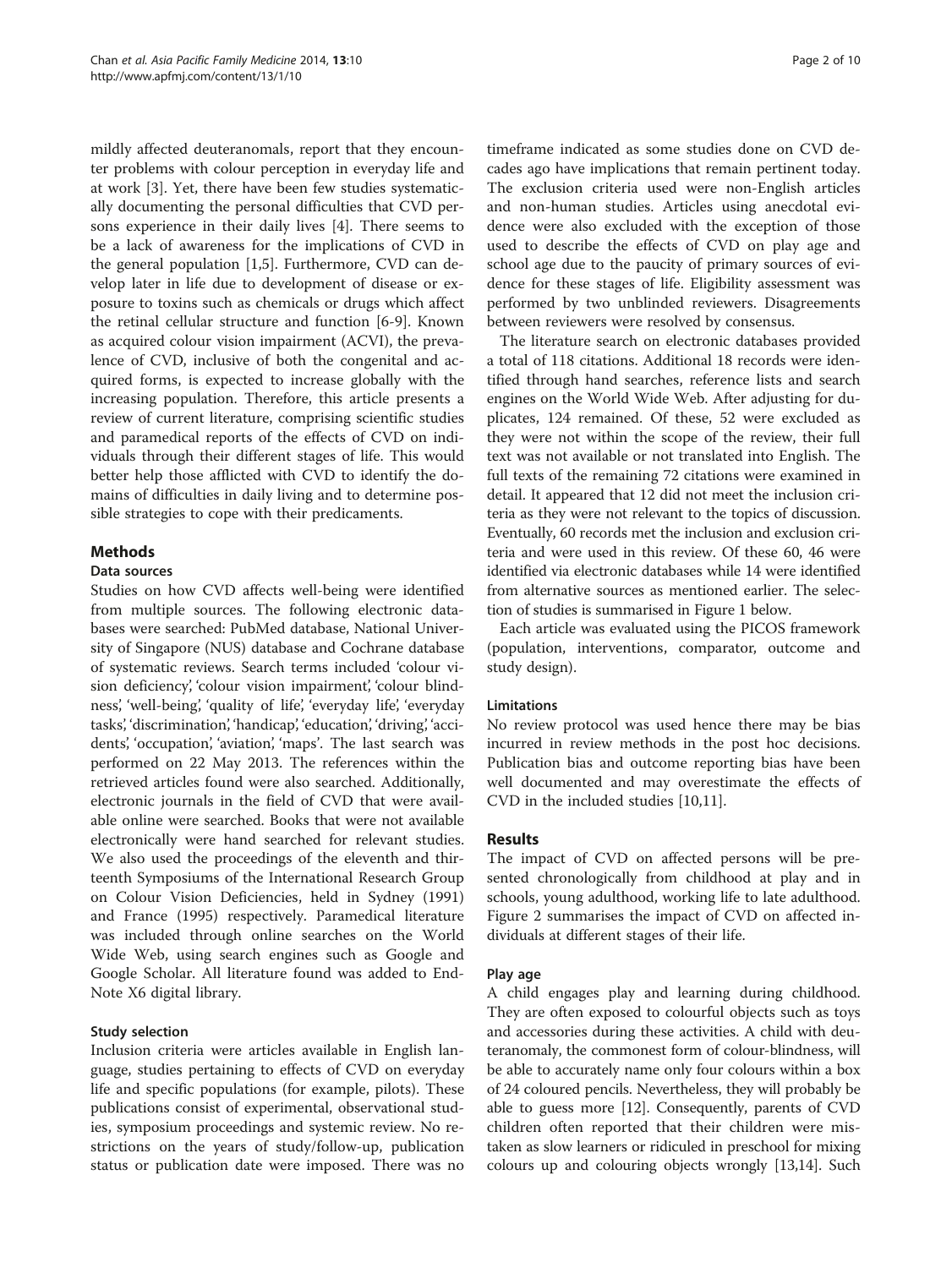<span id="page-2-0"></span>

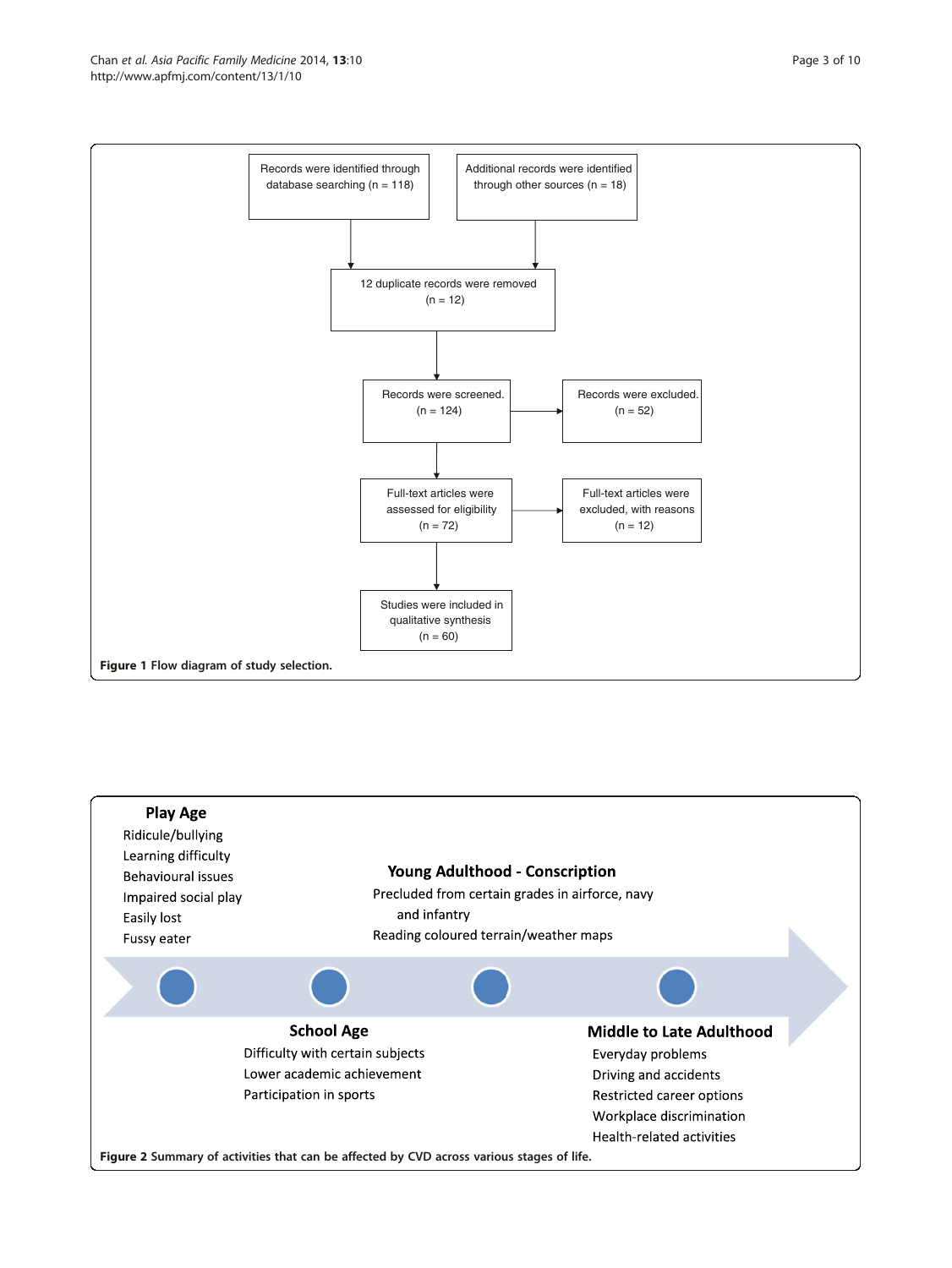mistakes may cause embarrassment to the child and lead to significant consequences such as school refusal or social withdrawal.

Other learning difficulties include inability to accurately describe things around them, failure to follow instructions relating to colour and to read coloured printing against a coloured background [\[12\]](#page-8-0). This will translate into practical problems such as difficulty completing workbook tasks relating to colour, and even cheating in tests because the child is unable to tell the questions written in coloured ink or chalk on the board [\[14\]](#page-8-0).

In Parten's classification of stages of play, activities such as associative and cooperative play, which involves interpersonal interactions, are critical stages of social development. However, CVD children may face difficulties when playing with others because they cannot differentiate between different teams distinguished by coloured tags, nor recognise coloured pieces in board games [\[14](#page-8-0)].

In the area of personal safety, CVD children may get lost more easily if given directions using coloured objects as signs [\[14](#page-8-0)]. CVD children may also be fussy about eating certain food, for example, vegetables, because they perceive these foods in unpalatable colours [[12](#page-8-0)]. The effect on the choice of food should not be overlooked in a phase whereby proper nutrition is important for the child's growth.

#### School age

Most children with CVD are unaware of their condition, with many only realising so when they are in secondary school [\[12\]](#page-8-0). Steward and Cole in their study showed that 49% of dichromats and 8% of anomalous trichromats became aware of their CVD in primary school, with a further 22% of dichromats and 28% of anomalous trichromats in secondary school [\[4](#page-8-0)]. They also showed that 71% of dichromats and 27% of anomalous trichromats began to suspect having CVD after they encountered difficulties with colour [\[4\]](#page-8-0). However, 77% and 94% respectively had a clear diagnosis of CVD only after formal colour vision testing [[4](#page-8-0)]. Upon diagnosis, they often retrospectively recall the difficulties they faced with discriminating colours in earlier life  $[4]$ .

CVD students struggle in a variety of subjects, especially the sciences. Sullivan (2011) noted that CVD children tend to lag behind in many subjects where colour is used as a teaching tool, including mathematics, science, geography, reading, sport and food technology [[12\]](#page-8-0). The common difficulties faced by CVD students in academic subjects are summarised in Table 1 [[13-17](#page-8-0)].

Nonetheless, studies which aimed to determine the impact of CVD on academic achievement showed conflicting outcomes, possibly due to differences in study designs. A 1969 case control study showed no significance difference between NCV and CVD children in

#### Table 1 Common difficulties faced by CVD students in academic subjects

| Subject   | Areas of difficulties                                                                  |
|-----------|----------------------------------------------------------------------------------------|
| Art       | Unable to appreciate how colours are used                                              |
|           | Use of wrong colours when painting                                                     |
| Chemistry | Unable to read litmus paper accurately                                                 |
|           | Unable to tell the colours of different chemical solutions in<br>quantitative analysis |
|           | May be unable to identify metals by colour of flame<br>produced when a metal is burnt  |
| Biology   | Unable to accurately read stained slides under microscope                              |
|           | May not be able to identify species of plants                                          |
|           | May not be able to accurately carry out dissections                                    |
|           | May have difficulty understanding coloured diagrams in<br>textbooks                    |
| Physics   | Will have difficulty with coloured wiring and use of prisms                            |
| Maths     | Unable to read pie charts and graphs                                                   |

Data from Dutton F [[13\]](#page-8-0), Waggoner TL [[14\]](#page-8-0), Sullivan K [[15\]](#page-8-0), Albany-Ward K [[16\]](#page-8-0), Spalding JAB [[17\]](#page-8-0).

intelligence scores and elementary school achievement [[18](#page-8-0)]. A literature review conducted in 1992 reported that studies attempting to relate CVD to learning difficulty were equivocal in their outcome [[19](#page-8-0)]. A subsequent study in 1998 showed significantly lower general academic scores among 82 children with CVD as compared to 82 children with NCV, matched by age and class [[20](#page-8-0)]. In contrast, a 2004 cohort study on 499 CVD children found that CVD did not cause significantly lower scores in mathematics and reading at 7 years and 16 years of age respectively, even after adjusting for birth-weight, social class at birth, family size, and parental education [[21](#page-8-0)]. Furthermore, the highest educational qualification was not significantly associated with colour vision status [[21](#page-8-0)]. Another 2004 questionnaire survey showed no significant difference in the disciplines studied between NCV and CVD persons, but CVD interviewees tended towards technical studies (30%, as opposed to 18% of NCV subjects), and less of them undertook tertiary education in university (68.9%, as opposed to 79.9% of NCV subjects) [[22](#page-8-0)].

CVD-related difficulties during the schooling years are common and are observed in a variety of sports. In an Australian study on 102 CVD subjects, one in four reported difficulties with sporting activities [\[4](#page-8-0)]. Confusion arises due to inability of CVD players to differentiate their team members from the opponents wearing coloured uniforms. The former also tend to lose orange golf balls in the grass, and mistake red for brown snooker balls [\[4,12,23](#page-8-0)].

#### Young adulthood during military service

Colour vision is involved in a variety of military activities and training. Certain vocations in the air-force, navy and infantry require normal colour vision [\[23,24\]](#page-8-0). Those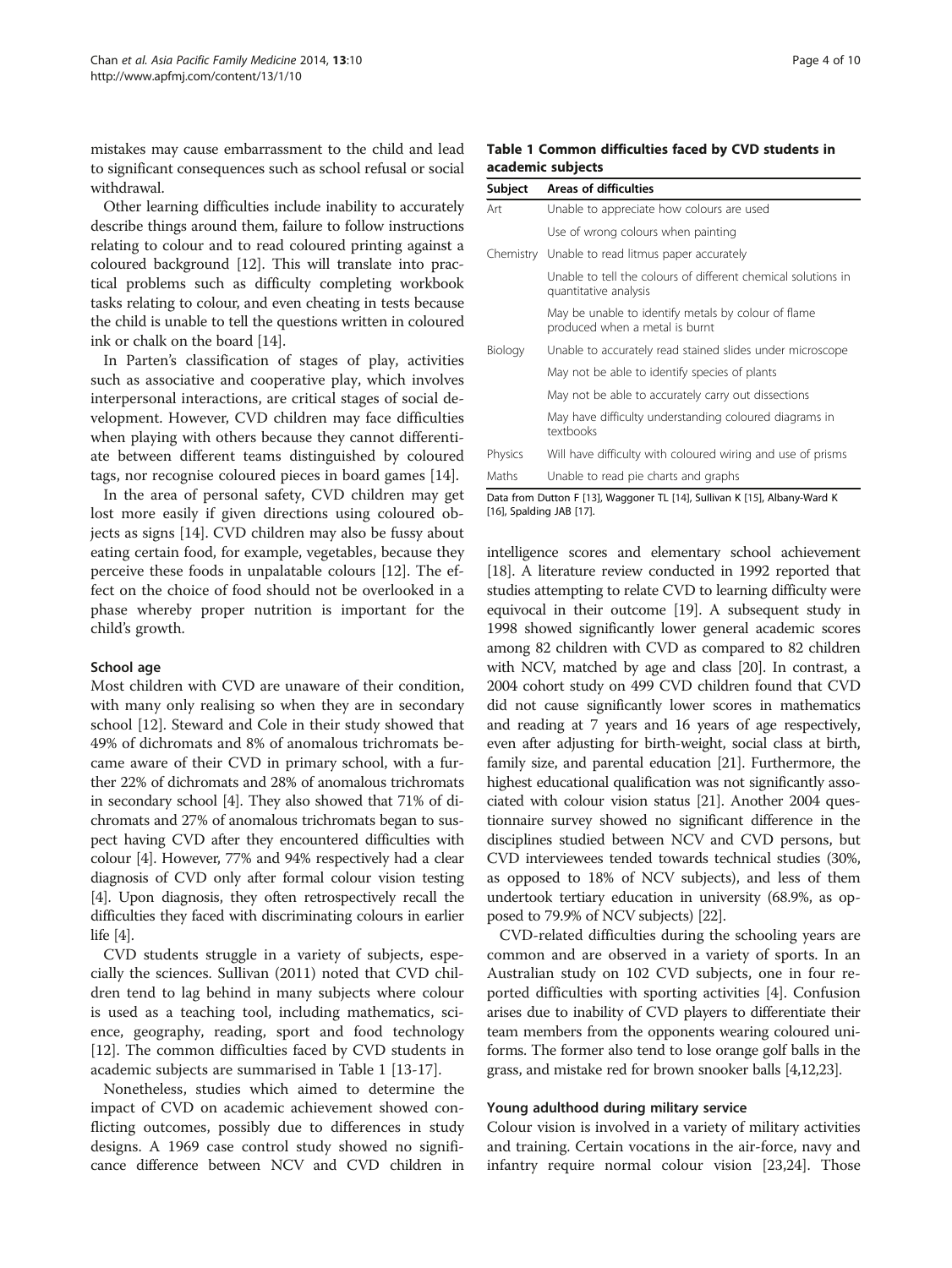commonly affected are military personnel in the aviation and maritime divisions of the defence force.

In aviation, a Farnsworth lantern test is routinely used to screen colour vision and involves identification of a pair of lights consisting of combinations of red, green or white. The Precision Approach Path Indicator (PAPI) signal system tells pilots whether their aircraft is above, below, or on the correct approach path for landing. It displays four signal lights that can be red or white. A case–control study was performed on 52 CVD subjects and 52 subjects with NCV in 2008: amongst CVD subjects who passed the Farnsworth lantern, they made significantly more errors naming PAPI signals than NCV subjects and 80% of them made more errors than the worst performing NCV subject [\[25\]](#page-8-0). Another study showed that CVD observers made significantly more errors and were slower in completing tasks requiring processing of colour coded electronic flight information [[26](#page-8-0)].

The Holmes–Wright lantern type A (H-W A) is an occupational colour vision test used by the UK Civil Aviation Authority (CAA) and approved by Joint Aviation Requirements (JAR) to select aircrew. The Commission Internationale d'Eclairage (CIE) recommends that the Falant pass criteria be used with all approved lanterns. However, a 2008 study showed that this investigation and selection criteria used by the UK CAA and CIE do not identify individuals with superior colour discrimination ability and lack internal consistency [[27](#page-8-0)]. There is thus no evidence to suggest that successful CVD applicants have significantly better colour discrimination ability than CVD people who fail. The selection process is therefore potentially unfair to CVD persons applying for aviation positions.

In navy, CVD persons have difficulty recognising redgreen-white maritime signals. The Holmes-Wright Type B lantern is the standard colour vision test used by the Board of Trade in maritime industry [\[28](#page-8-0)]. A 1983 study that validated the Holmes-Wright Type B lantern test as a discriminating test showed that all CVD persons failed, except for a few mild deuteranomals [\[28\]](#page-8-0). This correlates with other studies which also showed that all CVD persons, except for a few mild deuteranomals, make errors recognising maritime signals [\[29,30\]](#page-8-0). Furthermore, the rate of errors increases with decreasing signal illuminance [\[29,30](#page-8-0)]. Both protanopes and protanomals have significantly reduced visual range for red signals [\[29,31](#page-8-0)]. Kinney, Paulson and Beare showed that only 40% of deutans and 14% of protans performed as well as their worse performing NCV subjects [\[29\]](#page-8-0). It is largely accepted that normal colour vision is essential for safe maritime navigation.

Inherited CVD is marked by a difficulty in discerning red from green, while acquired CVD leads to decreased ability to distinguish blue from green. CVD persons struggle with reading coloured maps, although a monochromatic map

appears the same to a CVD user as it does to one with NCV [\[32\]](#page-8-0). Although map reading among CVD users has not been studied extensively, it was found that readers with CVD made more errors naming the boundary lines on multi-coloured terrain maps [\[33\]](#page-8-0). Another study showed that only a small percentage of CVD readers could name the colours of a weather radar display without error [\[34](#page-8-0)]. CVD persons are slower and less successful in search tasks, when colour is the primary attribute of the target object, or if colour is used to organize visual displays [[3,35](#page-8-0)].

## Middle to late adulthood Activities of daily living

Nearly 90% of dichromats and up to two-thirds of anomalous trichromats reported difficulties with everyday tasks that involve colour [[4](#page-8-0)]. Tables 2 and [3](#page-5-0) show the difficulties reported by persons with CVD, and the difficulties subanalysed within each subtype of CVD [\[4,22\]](#page-8-0).

Even amongst NCV individuals during the early part of life, they can develop CVD as they age. Acquired CVD or ACVI can occur due to age-related crystalline changes in lens, age-related maculopathy and conditions such as diabetes, glaucoma and optic neuritis. They can also be caused by medications such as digoxin, sildenafil, chloroquine and ethambutol. ACVI are often tritan (blue-yellow) in nature. Tritan defects cannot be detected using the Ishihara chart. Instead, the Hardy, Rand and Rittler plates may be more useful as tritan plates are also included and the severity of the defects can be graded [[6](#page-8-0)]. Alternatively, the Farnsworth D15 test may be used [[6](#page-8-0)].

### Driving and accidents

Safe driving requires the driver to recognise colour-coded traffic lights and road signage. A case control study showed that both CVD and NCV subjects who were qualified to drive were in similar proportions (83.4% and 83.8%

## Table 2 Difficulties in everyday life reported by 151 CVD subjects and 302 NCV subjects

| Difficulties associated with                                                     |      | observers observers (p value) | % of CVD % of NCV Significance |
|----------------------------------------------------------------------------------|------|-------------------------------|--------------------------------|
| Clothing colours                                                                 | 23.8 | 1.0                           | < 0.0001                       |
| Workplace/hobbies colours eg.<br>pie charts                                      | 13.2 | 1.0                           | < 0.0001                       |
| Natural colours                                                                  | 40.4 | 1.0                           | < 0.0001                       |
| Colours relating to cooking s eg.<br>Identification of cooked versus<br>raw meat | 31.7 | 8.6                           | < 0.0001                       |
| Sports colours eg. shirts of<br>players                                          | 21.2 | 1.3                           | < 0.0001                       |
| Skin colours                                                                     | 3.3  | 1.7                           | 0.0007                         |
| Television colours setting                                                       | 6.0  | 0.7                           | 0.0002                         |

Data from Tagarelli et al. [\[22\]](#page-8-0) (Statistical significance of differences were calculated using the chi-square test or Fisher exact test, two-tailed significance level 0.05).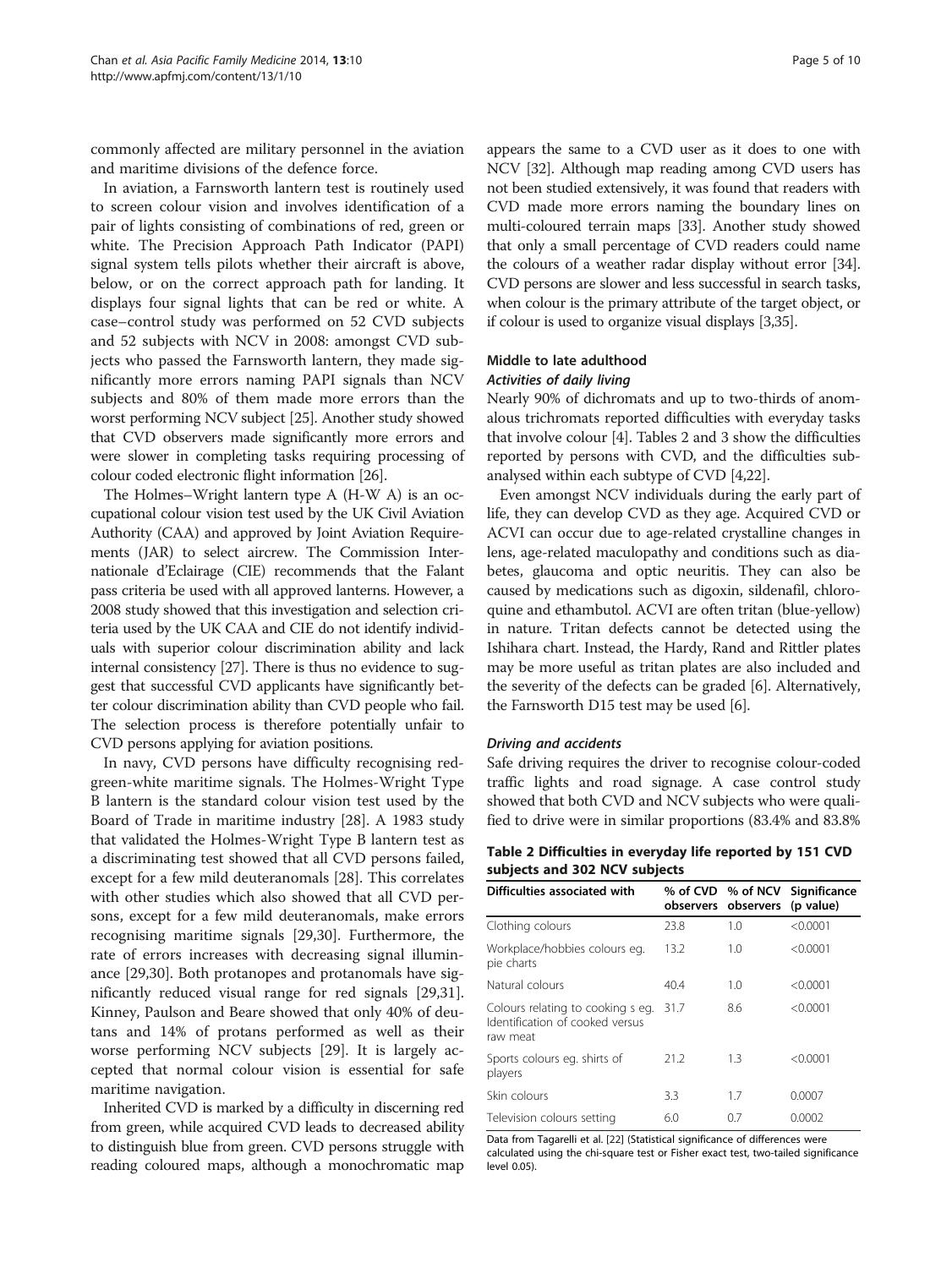| Difficulties associated with                                    | Dichromats (%)<br>$(n = 37)$ | Anomalous trichromats (%) Protans (%)<br>$(n = 65)$ | $(n = 36)$ | Deutans (%)<br>$(n = 66)$ | <b>NCV</b> (%)<br>$(n = 102)$ |
|-----------------------------------------------------------------|------------------------------|-----------------------------------------------------|------------|---------------------------|-------------------------------|
| Clothing/goods colours                                          | 86                           | 66                                                  | 78         | 71                        | $\mathbf 0$                   |
| Workplace/hobbies colours                                       | 68                           | 23                                                  | 50         | 33                        | $\mathbf{0}$                  |
| Plant/flower identification                                     | 57                           | 18                                                  | 44         | 26                        | $\mathbf{0}$                  |
| Ripeness of fruits and vegetables                               | 41                           | 22                                                  | 31         | 27                        | $\mathbf{0}$                  |
| Cooked versus raw meat                                          | 35                           | 17                                                  | 33         | 20                        | $\mathbf{0}$                  |
| Sports colours                                                  | 32                           | 18                                                  | 19         | 23                        | $\mathbf{0}$                  |
| Adjust television colour settings                               | 27                           | 18                                                  | 28         | 18                        |                               |
| Skin colours eg. sunburn, rashes                                | 27                           | 11                                                  | 17         | 17                        | $\mathbf{0}$                  |
| Previously taken wrong medication due to colour<br>difficulties | 0                            | 3                                                   | 3          |                           | $\mathbf{0}$                  |

<span id="page-5-0"></span>Table 3 Percentage of subjects with different types of CVD reporting difficulty in everyday tasks

Data from Steward and Cole [[4](#page-8-0)].

respectively) [\[22\]](#page-8-0). However, regular use of a car was significantly less common among CVD subjects than NCV subjects [\[22\]](#page-8-0).

Reading road traffic signals tend to be less difficult for CVD observers compared to maritime, aviation and rail signals because the former is viewed from much shorter distances. Furthermore, they are assisted by cues such as position of traffic lights, relative brightness and movement of other traffic [\[3,4](#page-8-0),[36](#page-8-0)]. Nevertheless, experimental studies have shown that people with CVD make more errors recognizing the colours of road traffic signals than those with normal vision [[37,38\]](#page-8-0). Deuteranopes have significantly reduced ability to notice red, orange and green colour-coded traffic control devices compared to NCV subjects [\[39\]](#page-9-0). Protans are known to have reduced visual range for red signals compared to NCV observers [\[36,](#page-8-0)[40](#page-9-0)]. About 18-20% of anomalous trichromats and 50-60% of dichromats admitted to difficulty recognizing road traffic signals while 10-15% of protans admitted to difficulty seeing red signal lights [\[4,23,](#page-8-0)[41\]](#page-9-0).

Atchison DA et al. showed that response times and error rates for recognising red and yellow lights were increased in CVD subjects compared to NCV subjects [\[38\]](#page-8-0). On the contrary, Tagarelli et al. showed there were no differences between the two groups in identifying the colours of traffic light signals. However, when the relative positions of the traffic lights were changed, more CVD subjects had difficulty identifying the colours than NCV subjects but the difference was not statistically significant [[22](#page-8-0)].

Significantly higher proportion of CVD subjects preferred daytime driving over night-time driving compared to NCV subjects [\[22](#page-8-0)]. This could be due to difficulty identifying the reflectors on the road and identifying the lights of the car ahead at night [\[22](#page-8-0)]. Confusion of traffic lights and street lights was also noted in one-third of CVD drivers [\[4](#page-8-0)]. The detection of dashboard warning lights (which are often red) was significantly more difficult for protans than deutans (17% versus 3% respectively) [\[4\]](#page-8-0).

In terms of accident rates, studies reported that CVD drivers did not have more road traffic accidents than NCV drivers [\[21,22,36](#page-8-0)[,42](#page-9-0)]. However, protans showed significantly more rear end collisions and accidents by overlooking red rear, stop and warning lights than colour normal [[36\]](#page-8-0). Rear end collisions seemed more prevalent amongst protans because the red lights of the rear end appeared dimmer to them, resulting in delayed perception in poorly illuminated areas. Deutans caused more accidents than NCV drivers at traffic light controlled intersections, although this was not statistically significant [[36\]](#page-8-0). A case control study also showed that there was no increased risk of unintentional workplace injuries amongst CVD subjects [[21](#page-8-0)].

## Restriction of career options and workplace discrimination

Individuals with CVD appeared to have restricted career options. A 1971 study found that only 214 out of 569 CVD subjects made suitable choices of career [\[43\]](#page-9-0). Table [4](#page-6-0) shows careers and occupations known to be affected by CVD [[23,24\]](#page-8-0). The Commission Internationale de L'Éclairage recommends that normal colour vision be a prerequisite for pilots of scheduled passenger aircraft, especially large aircraft, and is mandatory for other commercial pilots to pass a lantern test and should not have a protan (red-deficient) colour vision deficiency [\[44\]](#page-9-0).

According to Birch, coloured signals may be preferred to short wavelength radio for communication in the armed forces because radio signals can be intercepted [\[23](#page-8-0)]. Hence, vocations such as signals personnel and again aircraft pilots will be unsuitable for individuals with CVD.

In the railway industry, train drivers and other rail workers must be able to recognize red, yellow and green signals at distances up to 1 km, sometimes under conditions of poor visibility due to fog or rain. Hovis JK and Oliphant D reported that 97% of individuals with CVD failed a lantern test (CNLAN) that was found to provide a reasonable functional assessment of colour discrimination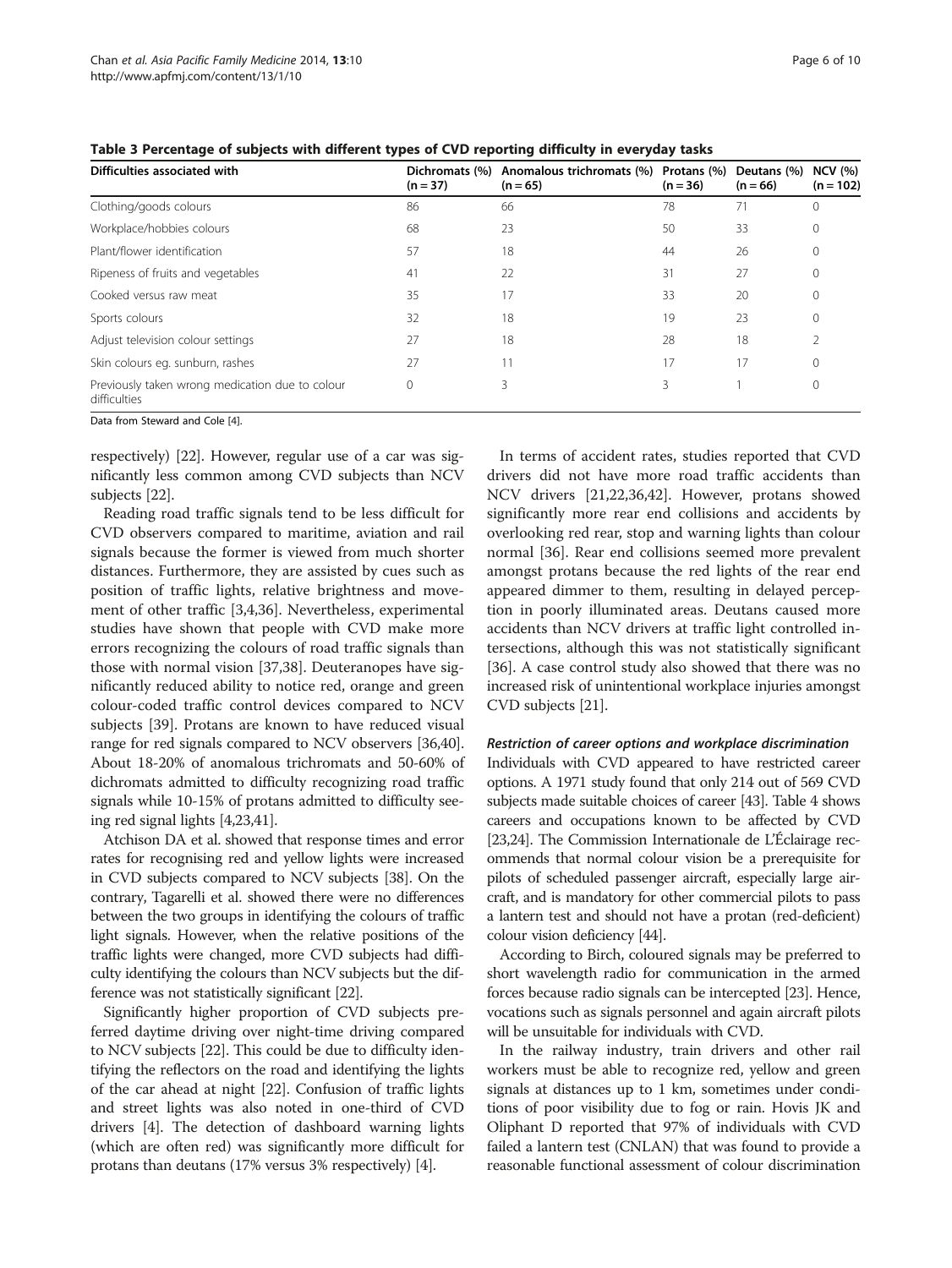#### <span id="page-6-0"></span>Table 4 Career and occupations known to apply a colour vision standard

| NORMAL COLOUR VISION                                                               | Commercial airline pilots, air traffic<br>controllers, technical and<br>maintenance staff at airports,<br>aircraft pilots and engineers in the<br>armed services, naval officers,<br>submarine personnel, masters and<br>watchkeepers on merchant marine<br>vessels, customs and excise<br>officers, train drivers, railway<br>engineers and maintenance staff;<br>workers in industrial colour quality<br>assurance and colour matching,<br>workers in fine art reproduction<br>and photography, some electrical<br>and electronic engineers |
|------------------------------------------------------------------------------------|-----------------------------------------------------------------------------------------------------------------------------------------------------------------------------------------------------------------------------------------------------------------------------------------------------------------------------------------------------------------------------------------------------------------------------------------------------------------------------------------------------------------------------------------------|
| COLOUR VISION STANDARD<br>APPLIED BUT ACCEPTS SOME WITH<br><b>SLIGHT CVD</b>       | Fire fighters, police officers, some<br>electrical and electronic engineers,<br>some ranks in the armed services,<br>hospital laboratory technicians,<br>merchant seamen                                                                                                                                                                                                                                                                                                                                                                      |
| OCCUPATIONS WHERE CVD IS A<br>DISADVANTAGE AND COLOUR<br>VISION STANDARD MAY APPLY | Art teaching, bacteriology, botany,<br>chemistry, interior design,<br>histopathology, horticulture,<br>geology, diamond grading,<br>metallurgy                                                                                                                                                                                                                                                                                                                                                                                                |

Data from Birch J [[23\]](#page-8-0) and Health Promotion Board of Singapore [[24\]](#page-8-0).

for the rail industry [\[45\]](#page-9-0). Vingrys AJ and Cole BL, in their literature review to determine whether colour vision standards were justified for the transport industry, found that CVD observers made more errors and had significantly slower reaction times in recognising coloured signal lights [[46](#page-9-0)]. It concluded that there was sufficient evidence to warrant retention of colour vision standards in transport industries where the highest standards of safety are expected.

Severe CVD is generally unacceptable in the police force. Conflict of evidence regarding identification of clothing or vehicles or items using colours at the scene of crime may interfere with jurisdiction in criminal or forensic cases [[23](#page-8-0)].

CVD applicants can be recruited as fire fighters if they pass the Ishihara's test. Should they fail this colour vision test, they would have to undertake the Farnsworth-Munsell Standard D15 test (FMD-15) [[47-49\]](#page-9-0). Protans are not accepted in the fire brigade because of their reduced visibility of red signs and traffic signals. In addition, oxygen (black) and acetylene (maroon) gas cylinders are similar in shape and might be confused due to this CVD [[49](#page-9-0)]. Other critical tasks which require colour discrimination among the firefighters include interpretation of computer displays in communications units, assessment of gas level in gas detectors, use of indicator papers, identification of zone of fire on building evacuation and fault indicator panels, deduction of the burning substance based on the colour of the smoke and flames and distinction of hydraulic and pressure hoses, fire extinguishers, gas cylinders, pipes, ducts, and triage labels [\[47](#page-9-0)].

Even among healthcare professionals, CVD can be disadvantageous to doctors and dentists. Difficulties faced by CVD doctors and medical students are summarised in Table 5 [[5,17\]](#page-8-0).

CVD doctors tend to avoid the following specialties where normal colour vision is important: histopathology, microbiology, haematology, dermatology, ophthalmology, surgery, anaesthesia (uses differently coloured gas tanks) [[17\]](#page-8-0). A 1990 case control study showed that CVD dentists made significantly more errors in the hue and chroma aspects of shade selection, hence affecting their ability to select prosthetic teeth to match natural teeth [[50\]](#page-9-0). Hue is the quality that distinguishes one family of colours from another based on their different wavelengths in the visible spectrum. Chroma is the saturation, intensity, or strength of the hue.

Nearly one-quarter of CVD subjects reported having colour difficulties in previous jobs, as well as being precluded from an occupation because of their CVD [\[4](#page-8-0)]. Steward and Cole showed that 43% of dichromats and 29% of anomalous trichromats reported their CVD had affected their choice of career [[4\]](#page-8-0). 46% of dichromats and 15% of anomalous trichomats also reported colour difficulties with everyday work, and this was statistically significant when compared with NCV subjects [[4\]](#page-8-0).

However, a 2004 questionnaire survey revealed that CVD people had little difficulty in maintaining permanent employment [[22](#page-8-0)]. Nonetheless, they were more likely to hold subordinate jobs, for example, as agents, clerks or servants, whereas NCV subjects preferred autonomous activities, such as commercial and trade work [\[22](#page-8-0)]. A subsequent study in 2005 also revealed that there was no significant difference between proportion of CVD

Table 5 Difficulties faced by CVD doctors and medical students

| No.            | Difficulties faced by CVD doctors and medical students                                                                                                 |
|----------------|--------------------------------------------------------------------------------------------------------------------------------------------------------|
| 1              | Body colour changes: pallor, cyanosis, jaundice                                                                                                        |
| $\mathfrak{D}$ | Skin rashes, erythema and lymphangitis                                                                                                                 |
| 3              | Blood and urine test strips                                                                                                                            |
| $\overline{4}$ | Ophthalmology: disc pallor, diabetic changes, haemorrhage versus<br>pigmentation, glaucoma, haemorrhage in anterior chamber, Kayser<br>Fleischer rings |
| 5              | Body products: blood versus bile in urine, faeces, sputum, vomit                                                                                       |
| 6              | Otoscopy: inflamed drum, wax versus blood                                                                                                              |
| 7              | Microscopy                                                                                                                                             |
| 8              | Mouth and throat conditions                                                                                                                            |
| 9              | Ishihara test giving                                                                                                                                   |
| 10             | Chemistry end-points                                                                                                                                   |
| 11             | Tissue identification in surgery                                                                                                                       |

12 Gangrene and sores

Data from Spalding [\[5,17](#page-8-0)].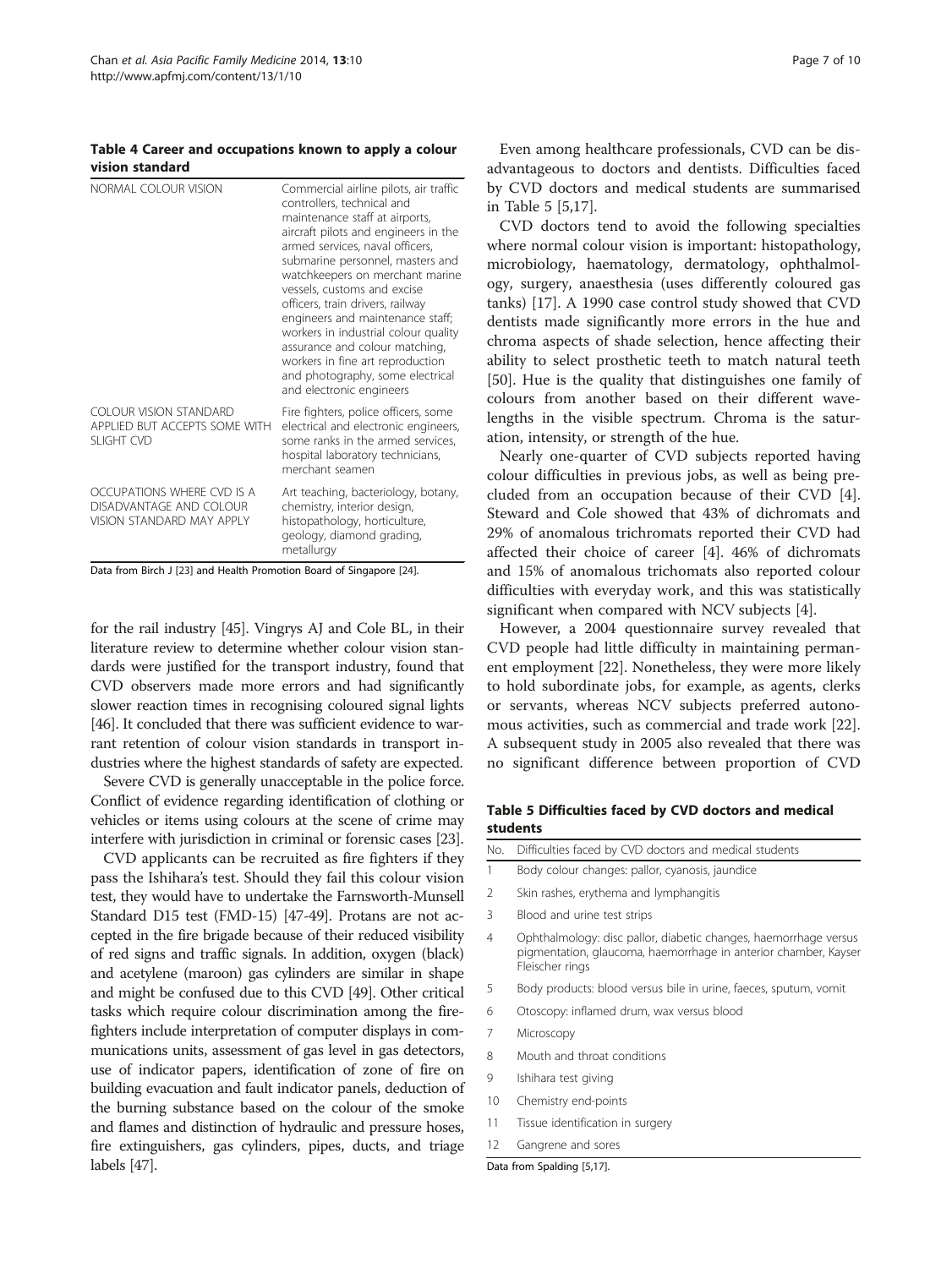<span id="page-7-0"></span>and NCV people in the major occupational groups except for transport operations, aircraft and ship officers, electrical and electronic engineering, as well as fibre and textile processing [[51\]](#page-9-0).

#### Health-related activities

The effect of colour on appetite is important because poor growth and malnutrition due to poor oral intake, can affect the young and old respectively. Colour perception of food can adversely affect the appetite and taste perception of CVD people. A food study in 1978 demonstrated that addition of red dye to fruit flavoured beverages increased the perceived sweetness by 5-10%, while an addition of blue dye to cherry or strawberry flavoured beverages decreased sourness and fruit flavour by 20% [[52\]](#page-9-0).

Colours are often used to differentiate the different types of oral medications. Steward and Cole reported that some CVD subjects in their study had previously taken the wrong medications due to difficulties with colour [[4\]](#page-8-0). Depending on what medication was taken, the adverse outcomes could range from insignificant to fatal. Patients who habitually mix their medications without the external packaging in the same pill storage compartment would be more prone to such hazards.

CVD may also affect the interpretation of coloured dipstick results used in healthcare [\[5,17](#page-8-0)[,53\]](#page-9-0). A case–control study involving patients who had ACVI due to diabetic retinopathy showed that diabetics made significantly more errors in interpreting urinary glucose dipstick results than non-diabetic controls [\[53\]](#page-9-0). This would make monitoring of glycemic control more difficult, although monitoring is more commonly done via serum glucose today.

With increasing age and concurrent rising incidence of malignancies, detecting and awareness of colour-related signs and symptoms become important for susceptible individuals. Nonetheless, Spalding (1995) and Spalding (2004) mentioned difficulties in detecting hemoptysis, hematemesis, hematuria and bloody stools reported by these affected individuals [\[5,17](#page-8-0)]. Detecting these presenting symptoms early would allow earlier diagnosis and treatment of any underlying sinister conditions, such as lung cancer, upper gastrointestinal bleeds, bladder cancer and colorectal cancer.

## **Discussion**

CVD is currently under-diagnosed as there is no structured screening in various parts of the world. Screening for CVD is important so that appropriate career advice can be given to these individuals, especially during the period when they are receiving their education [\[43](#page-9-0)]. This would require detection of CVD through screening using pseudoisochromatic tests, and then determining the type and severity via spectral and hue discrimination tests respectively. The Ishihara chart would be ideal for screening

## Table 6 Recommendations for colour-coded designs

| No. Recommendations for colour-coded designs |  |  |  |  |  |
|----------------------------------------------|--|--|--|--|--|
|----------------------------------------------|--|--|--|--|--|

|  |  |  |  |  | Avoid specific colours if no redundancy is possible |  |  |
|--|--|--|--|--|-----------------------------------------------------|--|--|
|--|--|--|--|--|-----------------------------------------------------|--|--|

- 2 Include redundancy, especially lightness difference, whenever possible
- 3 Segment areas of colour which might otherwise be confused
- 4 Avoid dark red or green text on a black background
- 5 Enhance colour conspicuity such as using white or yellow for objects which have to be seen in poor illumination or at night
- 6 Avoid glare

Data from Birch [\[23](#page-8-0)].

for congenital red-green colour blindness in children and should be made routine in schools. Currently, vision screening in schools in Singapore only includes visual acuity and stereopsis [\[54-56](#page-9-0)].

Nevertheless, screening for acquired CVD (ACVI) is challenging as they do not follow the well-defined patterns of congenital CVD and may be difficult to classify [[6,](#page-8-0)[57\]](#page-9-0). Currently, there is a paucity of primary studies to evaluate the costs and benefits of mass screening for acquired CVD, although some preliminary studies show that doing so may help detect diabetic retinopathy and primary open angle glaucoma earlier [\[8](#page-8-0)[,58,59-62](#page-9-0)].

Once CVD has been detected via screening, measures must be taken to help the afflicted overcome their difficulties with colour discrimination. This is especially important as 46% of dichromats and 15% of anomalous trichomats reported colour difficulties with everyday work [\[4\]](#page-8-0). Means of overcoming occupational colour deficiencies used include asking others, using instruments, keeping objects of different colours in separate places and avoiding colour tasks [\[4](#page-8-0)]. A 2001 study showed that the use of tinted contact lenses in CVD subjects significantly reduced error rates on the Ishihara and Farnsworth Munsell D-15 test [[62](#page-9-0)]. This may provide some assistance in colour-related

## Table 7 Steps for improving the classroom for CVD children

|               | No. Steps for improving the classroom for CVD children                           |
|---------------|----------------------------------------------------------------------------------|
|               | Label felt tips, paints, pencils etc.                                            |
| $\mathcal{P}$ | Colour-code boxes of toys, art materials and books                               |
| 3             | Check computer-based teaching aids, web pages, computer<br>settings              |
| 4             | Use strong contrast on white or chalkboards.                                     |
| 5             | Use patterns and labels rather than colours for maps, pie charts,<br>diagrams    |
| 6             | In sports and games, ensure that children can see who is on his or<br>her 'team' |
| 7             | Group and label beads, bricks and colouring material according to<br>colour      |
|               |                                                                                  |

8 Organise 'buddies' for science experiments, art projects etc.

Data from Albany-Ward K [\[16\]](#page-8-0).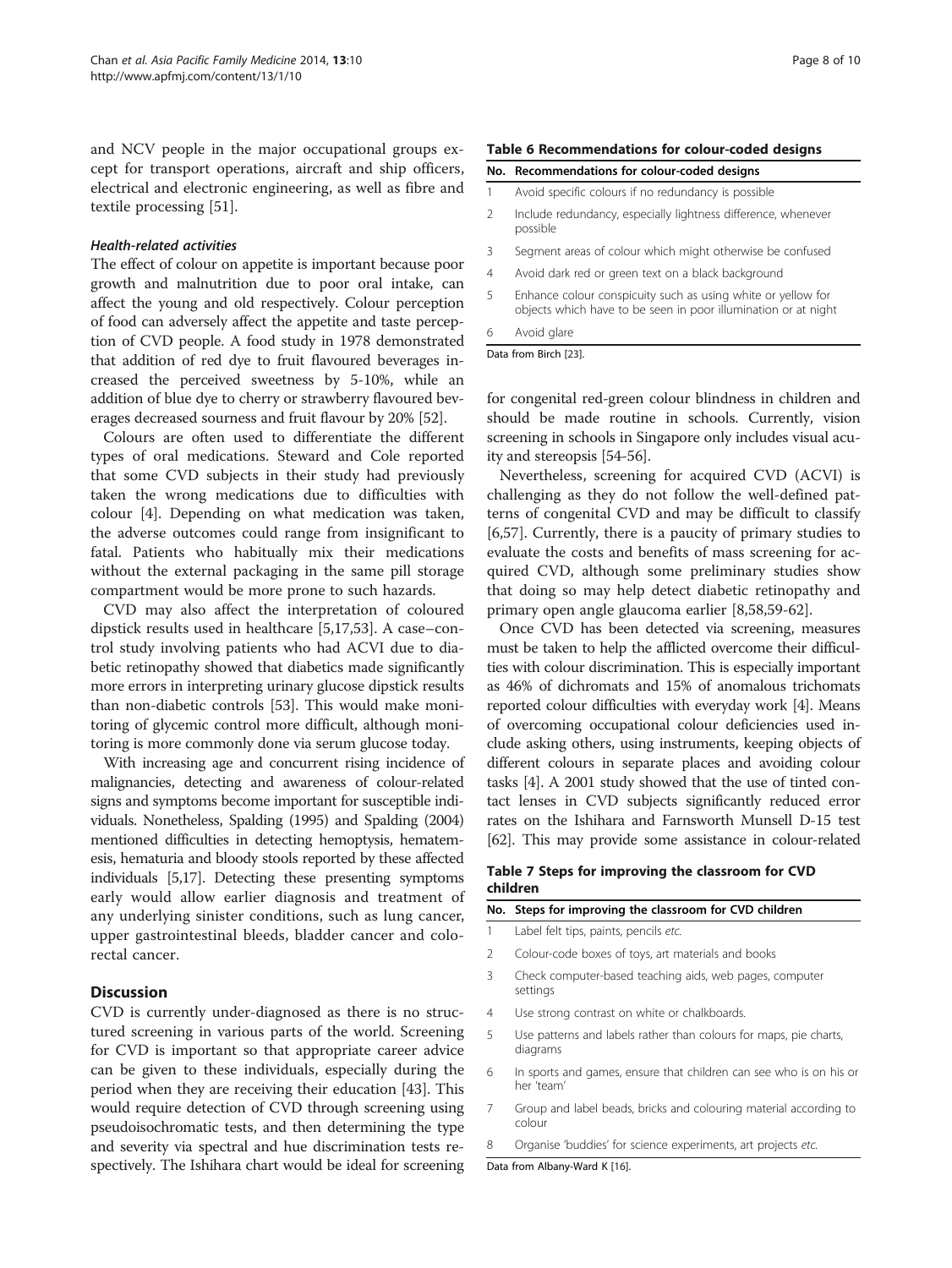<span id="page-8-0"></span>tasks. Tables [6](#page-7-0) and [7](#page-7-0) show recommendations for colourcoded designs made by Birch and simple steps for improving the classroom made by Albany-Ward K, the founder of the Colour Blind Awareness organisation [16,23].

## Conclusions

CVD people face a wide range of difficulties in everyday life, especially for the dichromats. Many people are not aware of their CVD until they face difficulties differentiating colours or after they have undertaken colour vision testing. Screening for CVD is one possible intervention and should be carried out early in life. Increasing the awareness of CVD and its impact at the various stages of life will prompt the affected individuals to take on appropriate measures to ensure that CVD does not become their handicap.

#### Abbreviations

NCV: Normal colour vision; CVD: Colour vision deficiency; ACVI: Acquired colour vision impairment.

#### Competing interests

The authors declare that they have no competing interest.

#### Authors' contributions

TNC conceived the study. CV and GS conducted the literature review and drafted the article. TNC reviewed the drafts of the article. All authors read and approved the final manuscript.

#### Author details

<sup>1</sup>Ministry of Health Holdings Pte Ltd, 1 Maritime Square, #11-25, Harbour Front Centre, Singapore 099253, Singapore. <sup>2</sup>Research Department, SingHealth Polyclinics Head Office, 167 Jalan Bukit Merah, Connection One Tower 5, #15-10, Singapore 150167, Singapore. <sup>3</sup>DUKE-NUS Graduate Medical School, 8 College Rd, Singapore 169857, Singapore.

#### Received: 15 August 2013 Accepted: 19 September 2014 Published online: 09 October 2014

#### References

- 1. Spalding JA: Colour vision deficiency in the medical profession. Br J Gen Pract 1999, 49(443):469–475.
- Chia A, Gazzard G, Tong L, Zhang X, Sim E-L, Fong A, Saw SM: Red-green colour blindness in Singaporean children. Clin Experiment Ophthalmol 2008, 36(5):464–467.
- 3. Cole BL: The handicap of abnormal colour vision. Clin Exp Optom 2004, 87(4–5):258–275.
- 4. Steward JM, Cole BL: What do color vision defectives say about everyday tasks? Optom Vis Sci 1989, 66(5):288–295.
- 5. Spalding JAB: Confessions of a colour blind physician. Clin Exp Optom 2004, 87(4–5):344–349.
- 6. Formankiewicz M: Acquired colour vision deficiencies. In Optometry Today, Volume 49. ; 2009:37+.
- 7. Lawrenson JG, Kelly C, Lawrenson AL, Birch J: Acquired colour vision deficiency in patients receiving digoxin maintenance therapy. Br J Ophthalmol 2002, 86(11):1259–1261.
- 8. Papaconstantinou D, Georgalas I, Kalantzis G, Karmiris E, Koutsandrea C, Diagourtas A, Ladas I, Georgopoulos G: Acquired color vision and visual field defects in patients with ocular hypertension and early glaucoma. Clin Ophthalmol 2009, 3:251–257.
- 9. Pinckers A, Marré M: Basic phenomena in acquired colour vision deficiency. Doc Ophthalmol 1983, 55(3):251–271.
- 10. Chan A, Hróbjartsson A, Haahr MT, Gøtzsche PC, Altman DG: Empirical evidence for selective reporting of outcomes in randomized trials: Comparison of protocols to published articles. JAMA 2004, 291(20):2457–2465.
- 11. Dwan K, Altman DG, Arnaiz JA, Bloom J, Chan AW, Cronin E, Decullier E, Easterbrook PJ, Von Elm E, Gamble C, Ghersi D, Ioannidis JP, Simes J, Williamson PR: Systematic Review of the Empirical Evidence of Study Publication Bias and Outcome Reporting Bias. PLoS One 2008, 3(8):e3081.
- 12. Sullivan K: Colour-blind children. Special Educ Needs 2011, 12:21-23.
- 13. About Color Blindness (Color Vision Deficiency): Life's minor frustrations (and occasional dangers) for the color blind. In [[http://www.toledo-bend.](http://www.toledo-bend.com/colorblind/aboutCB.asp) [com/colorblind/aboutCB.asp](http://www.toledo-bend.com/colorblind/aboutCB.asp)]
- 14. Testing Color Vision: Frequently Asked Questions. In [\[http://](http://colorvisiontesting.com/color7.htm) [colorvisiontesting.com/color7.htm\]](http://colorvisiontesting.com/color7.htm)
- 15. Sullivan K: The colour conundrum. In SecEd, Volume 15: 2011.
- 16. Albany-Ward K: Why colour really does matter. In Prep School, Volume 15; 2011:36–37.
- 17. Spalding JAB: Doctors with inherited colour vision deficiency: their difficulties in clinical work. In Colour Vision Deficiencies XIII. Volume 59. Edited by Cavonius CR. The Netherlands: Springer Netherlands; 1997:483–489.
- 18. Mandola J: The role of color vision anomalies in elementary school achievement. J Sch Health 1969, 39(9):633–636.
- 19. Wilkinson WK: The cognitive and social-emotional correlates of color deficiency in children: a literature review and analysis. Adolescence 1992, 27(107):603–611.
- 20. Grassivaro Gallo P, Panza M, Viviani F, Lantieri PB: Congenital dyschromatopsia and school achievement. Percept Mot Skills 1998, 86(2):563–569.
- 21. Cumberland P, Rahi JS, Peckham CS: Impact of congenital colour vision deficiency on education and unintentional injuries: findings from the 1958 British birth cohort. BMJ 2004, 329(7474):1074–1075.
- 22. Tagarelli A, Piro A, Tagarelli G, Lantieri PB, Risso D, Olivieri RL: Colour blindness in everyday life and car driving. Acta Ophthalmol Scand 2004, 82(4):436–442.
- 23. Birch J: Diagnosis of defective colour vision: Butterworth-Heinemann; 2001.
- 24. Colour Vision Deficiency: Health Promotion Board; 2001.
- 25. Cole BL, Maddocks JD: Color vision testing by Farnsworth lantern and ability to identify approach-path signal colors. Aviat Space Environ Med 2008, 79(6):585–590.
- 26. Macdonald WA, Cole BL: Evaluating the role of colour in a flight information cockpit display. Ergonomics 1988, 31(1):13–37.
- 27. Birch J: Performance of colour-deficient people on the Holmes-Wright lantern (type A): consistency of occupational colour vision standards in aviation. Ophthalmic Physiol Opt 2008, 28(3):253–258.
- 28. Vingrys AJ, Cole BL: Validation of the Holmes Wright lanterns for testing colour vision. Ophthalmic Physiol Opt 1983, 3(2):137–152.
- 29. Kinney JA, Paulson HM, Beare AN: The ability of color defectives to judge signal lights at sea. J Opt Soc Am 1979, 69(1):106-110.
- 30. Vingrys A, Cole B: The ability of colour defective observers to recognise an optimised set of red, green and white signal lights. In Colour Vision Deficiencies XI. Volume, Volume 56. Edited by Drum B. The Netherlands: Springer Netherlands; 1993:87–95.
- 31. Huang M, Bullough J, Boyce P, Bierman A: Detection and Identification of Light-Emitting Diode Traffic Signals by Protan Observers. Transport Res Rec 2003, 1844(1):52–58. 1844.
- 32. Culp G: Increasing Accessibility for Map Readers with Acquired and Inherited Colour Vision Deficiencies: A Re-Colouring Algorithm for Maps. Cartogr J 2012, 49(4):302-311
- 33. Kuyk TK, Veres JG, Lahey MA, Clark DJ: Ability of deutan color defectives to perform simulated air traffic control tasks. Am J Optom Physiol Opt 1987, 64(1):2–10.
- 34. Mertens HW, Milburn NJ: Performance of color-dependent air traffic control tasks as a function of color vision deficiency. Aviat Space Environ Med 1996, 67(10):919-927.
- 35. Cole BL, Lian KY: Search for coloured objects in natural surroundings by people with abnormal colour vision. Clin Exp Optom 2006, 89(3):144–149.
- 36. Verriest G, Neubauer O, Marre M, Uvijls A: New investigations concerning the relationships between congenital colour vision defects and road traffic security. Int Ophthalmol 1980, 2(2):87–99.
- 37. Nathan J, Henry GH, Cole BL: Recognition of colored road traffic light signals by normal and color-vision-defective observers. J Opt Soc Am 1964, 54(8):1041–1045.
- 38. Atchison DA, Pedersen CA, Dain SJ, Wood JM: Traffic signal color recognition is a problem for both protan and deutan color-vision deficients. Hum Factors 2003, 45(3):495–503.